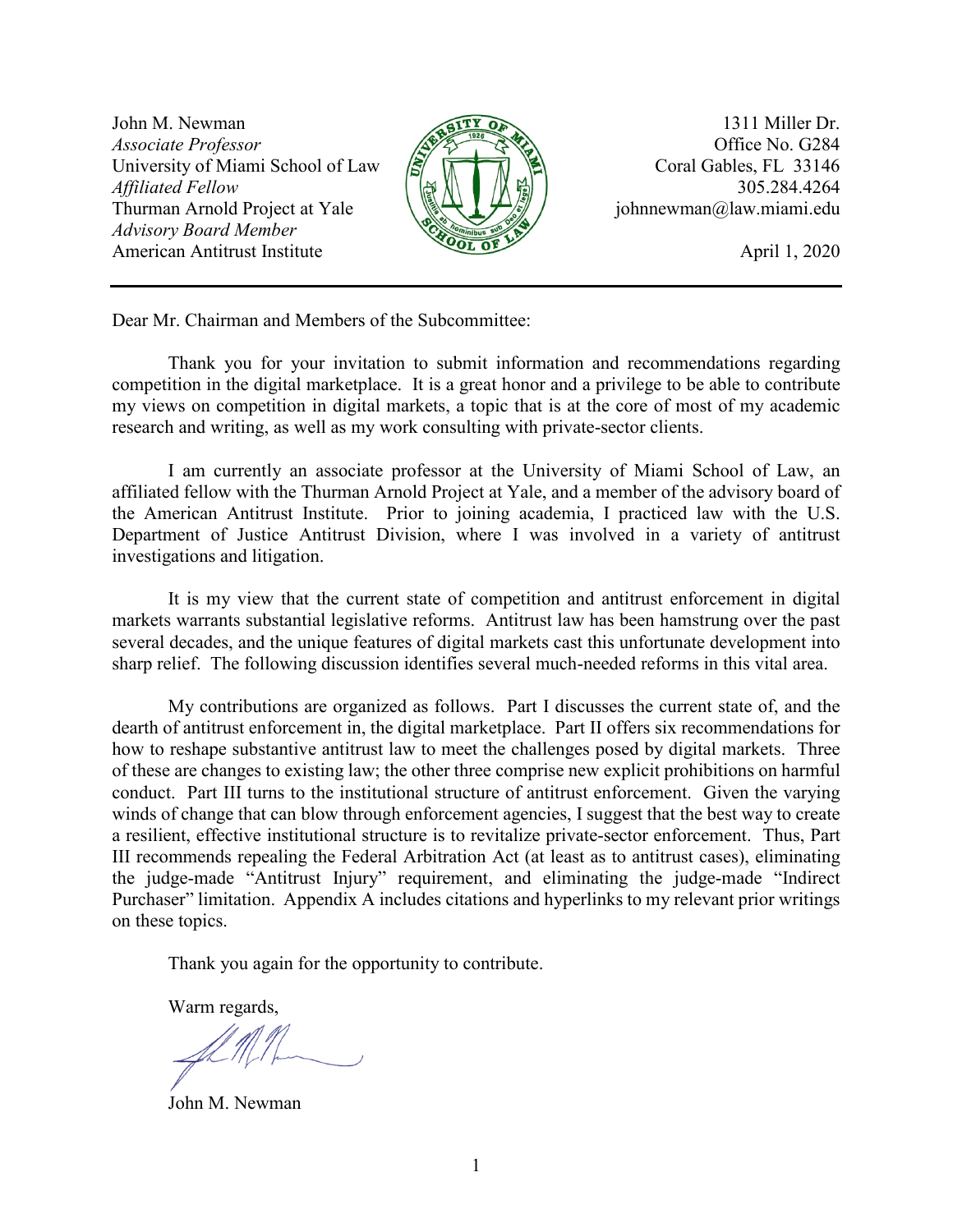### **I. COMPETITION AND ANTITRUST IN THE DIGITAL MARKETPLACE**

Antitrust experts have increasingly come to agree that digital markets exhibit certain features that can facilitate the creation and increase the durability of market power. Monopolylevel market shares in the range of 65–90% are not uncommon. Conduct that is generally agreed to be at least potentially anticompetitive has occurred across a wide variety of these markets. Yet successful enforcement actions in the United States have been in short supply. A few merger cases have been brought, but they have tended to involve relatively small markets. When federal agencies have stepped in, they have often taken the side of the tech giants.<sup>[1](#page-1-0)</sup> This upside-down state of affairs stands in stark contrast to other jurisdictions around the world, which have increasingly taken the lead on competition-law issues.

A broad variety of factors has contributed to this status quo. The Supreme Court has repeatedly chosen to ignore legislative history and Congressional intent, instead relying on controversial (and often industry-funded) economic theories. [2](#page-1-1) Other statutes, including the Federal Arbitration Act, have been interpreted so as to hobble private enforcement.

Moreover, influential commentators within the antitrust community have militated against enforcement in digital markets.<sup>[3](#page-1-2)</sup> Their views, however, rely on unfounded assumptions. The bare fact that some Silicon Valley tech firms *started* in garages does not mean they lack market power today.<sup>[4](#page-1-3)</sup> The question is not whether some tiny startup could theoretically enter a given market, but what it would take to act as a meaningful competitive constraint on the incumbent. It may be relatively easy to create a rudimentary search engine, mapping application, or social network but is *meaningful* entry so easy? To the contrary, it will often require hundreds of millions (or billions) of dollars, years of time, access to proprietary datasets, etc. Network effects are present in many digital markets, and they can be particularly powerful once an industry has matured. This, in turn, can facilitate incumbents' ability to free-ride on innovative rivals by simply copying their features—a strategy far more likely to be successful when the copycat has a massive installed user base. And although competition may sometimes be "just a click away" in a semantic, technical sense, switching costs are not nearly as low as this bromide suggests. Most digital products and services are highly differentiated and do not offer data portability. Once a person starts using a particular service, it often becomes a repository for her photos, conversations, contacts, and much more. And users may simply become neurologically hard-wired over time, creating a type of path dependency that (again) favors incumbents.

Digital-product suppliers have repeatedly engaged in conduct that appears to fit the mold of classic antitrust violations, yet have thus far largely escaped liability in the United States. Google's conduct involving its Android mobile operating system, for example, is eerily similar to

 <sup>1</sup> *See* John M. Newman, *Antitrust in Digital Markets*, 72 VAND. L. REV. 1497, 1551–52 (2019).

<span id="page-1-1"></span><span id="page-1-0"></span><sup>2</sup> *See, e.g.*, Daniel Crane, *Antitrust Antitextualism*, NOTRE DAME L. REV. (forthcoming); Sanjukta Paul, Reconsidering Judicial Supremacy in Antitrust (Mar. 30, 2020) (unpublished manuscript), https://bit.ly/39wxeP9.

<span id="page-1-2"></span><sup>3</sup> *See, e.g.*, Stigler Ctr., *Judge Richard A. Posner in Conversation with Professor Luigi Zingales*, YOUTUBE (Mar. 30, 2017), https://perma.cc/5K5G-RN2R ("I was surprised to read . . . that there are criticisms being made of Amazon, Microsoft, and Google. I was shocked. That's blasphemy."); Robert H. Bork, Opinion, *Antitrust and Google*, CHI. TRIB., Apr. 6, 2012 ("There is no coherent case for monopolization because a search engine, like Google, is free to consumers.").

<span id="page-1-3"></span><sup>4</sup> Newman, *supra* note 1, at 1512.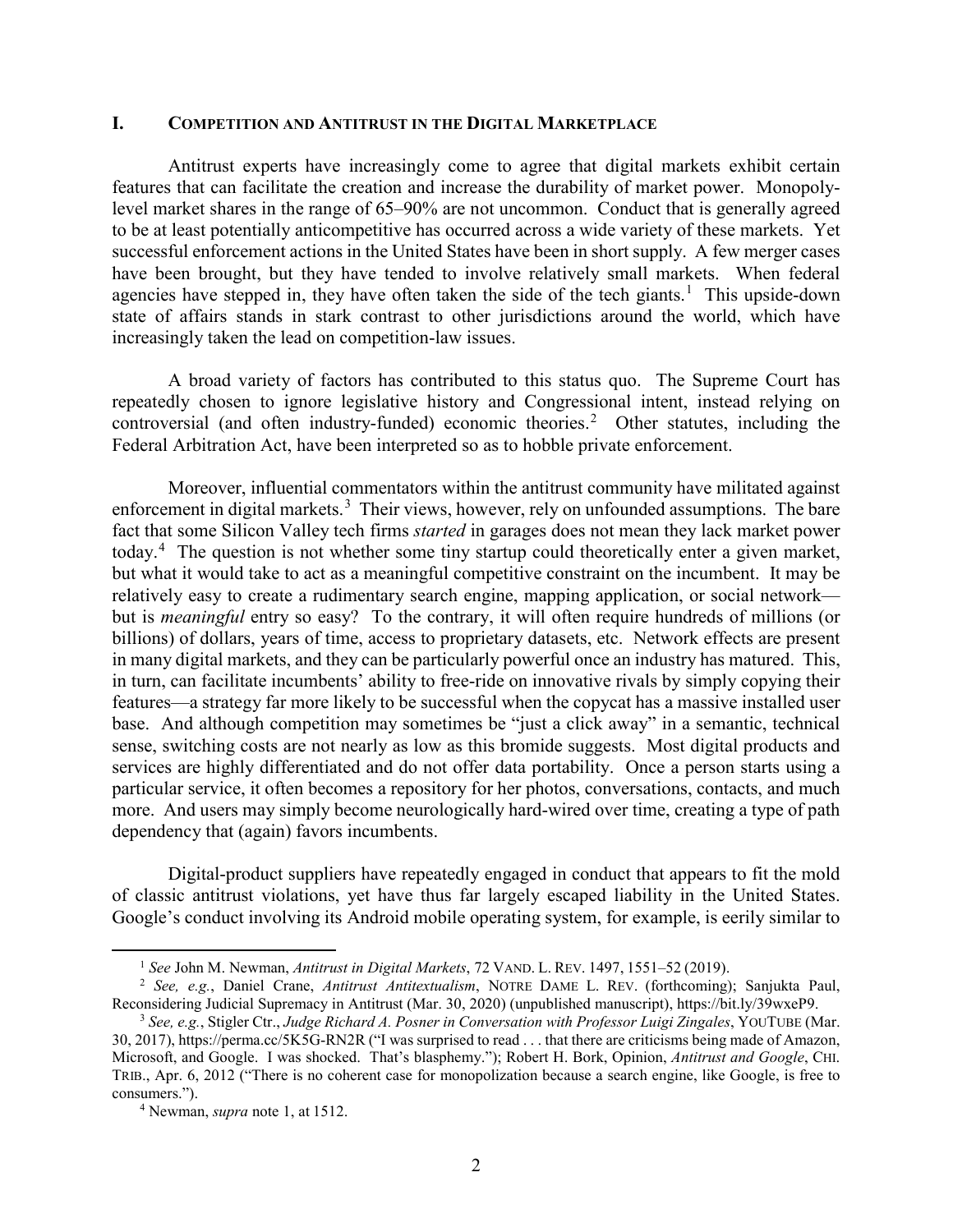Microsoft's anticompetitive strategies involving its desktop operating system in the late 1990s. Facebook's kneecapping of Vine resembled a classic exclusionary refusal to deal. Amazon has allegedly engaged in widespread predatory pricing,<sup>[5](#page-2-0)</sup> tying, and other well-recognized anticompetitive strategies. And digital giants have often simply acquired or merged with their rivals, entirely and permanently eliminating a source of both present and future competition.

Despite this, antitrust challenges in the United States have been quite rare. And *successful* antitrust challenges have been rarer still. In fact, I am not aware of a single successful antitrust case involving a zero-price digital market. Federal regulatory agencies and judicial embellishments onto the actual underlying statutes have been among the primary obstacles to successful antitrust enforcement in digital markets. Thus, legislative solutions are needed.

## **II. RESHAPING SUBSTANTIVE ANTITRUST LAW**

Antitrust law has largely failed to address the challenges posed by digital markets. What follows are a set of proposed legislative reforms designed to address that failure. Many of these would also have the salutary effect of improving antitrust more generally—and thereby helping to return our economy and society to a place of resilience and strength.

## **A. Fundamental Changes**

#### *Recommendation #1: Clarify that antitrust is not a "consumer welfare" prescription.*

Antitrust insiders often refer to antitrust as having embraced a unified standard: "consumer welfare". Yet, when pressed, nearly all true experts will admit that, despite the brevity of this label, each of its component parts is misleading. The resulting confusion and misunderstanding has done a great deal of harm to antitrust, particularly in the digital-market context.

*First*, antitrust law is not concerned only with "consumers". Congress has never used such a narrow lens when crafting the antitrust laws, whether in 1890, 1914, 1936, or 1950. Instead, Congress has always maintained a broader vision: these statutes are meant to protect "any person who shall be injured" by a violation.<sup>[6](#page-2-1)</sup> Concentrated power can harm upstream suppliers: workers, farmers, and small producers of all sorts. It can harm customers who are not end-use consumers. And it can harm competitors, without whom competition is nonexistent. Antitrust has long taken into account harms to each of these different types of market participants, not just harm to consumers. Moreover, antitrust law condemns some conduct that clearly *benefits* consumers. In labor markets, for example, employers are the "consumers" of the relevant product (labor), much like they are the consumers of other inputs like electricity. Thus, when employers collude to suppress wages, a clear "consumer" benefit results, in the form of lower prices. Yet this type of conduct is widely viewed as anticompetitive—and even *per se* illegal.[7](#page-2-2) It is clear that antitrust does not concern itself only with harm to "consumers".

 <sup>5</sup> *See, e.g.*, Note, Lina M. Khan, *Amazon's Antitrust Paradox*, 126 YALE L.J. 710, <sup>753</sup> (2017).

 $6$  15 U.S.C. § 4(a).

<span id="page-2-2"></span><span id="page-2-1"></span><span id="page-2-0"></span><sup>7</sup> *See, e.g.*, U.S. DEP'T OF JUSTICE ANTITRUST DIV. & FED. TRADE COMM'N, ANTITRUST GUIDANCE FOR HUMAN RESOURCE PROFESSIONALS 3 (2016).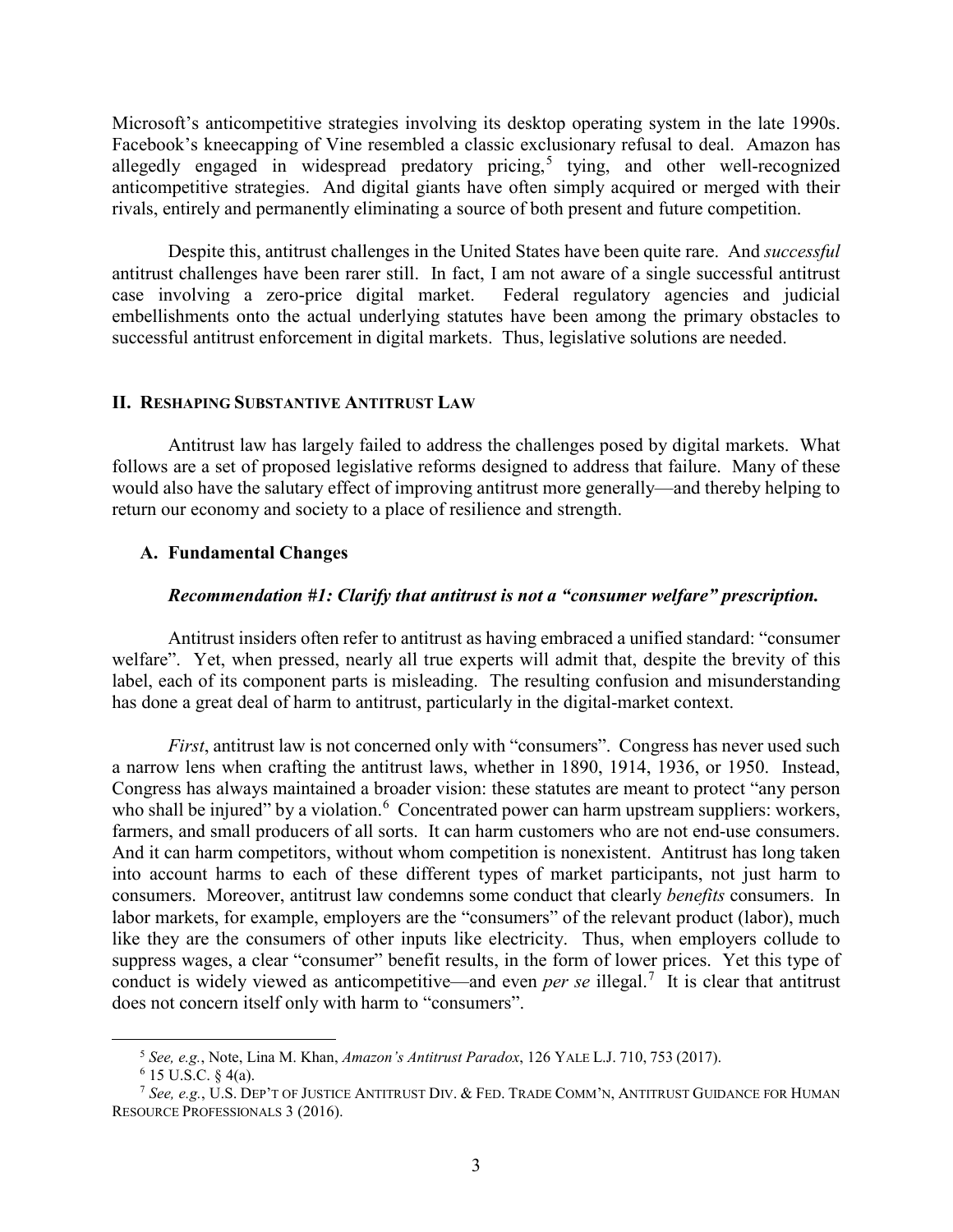*Second*, what Robert Bork and others mean by "welfare" is quite different from the general meaning of that term. In common usage, "welfare" refers to "general health, happiness, and safety."<sup>[8](#page-3-0)</sup> But in antitrust circles, it denotes merely the difference between what a buyer was hypothetically willing to pay and the actual price of a product. This is the neoclassical economic concept of "surplus"—and even economists will admit that "surplus" is not "welfare".<sup>[9](#page-3-1)</sup> A series of judicial decisions beginning in the late 1970s have increasingly cabined antitrust to this narrow notion of "surplus", all while paying lip service to "welfare".

The widespread usage of the "consumer welfare" label has caused no small amount of mischief, perhaps most markedly among the generalist judges tasked with adjudicating most antitrust disputes. Judicial usage of the label did not begin until 1979, nearly a century after the Sherman Act's passage. Quoting an academic argument that is now universally regarded as inaccurate, the Supreme Court off-handedly referred to the Act as a "consumer welfare prescription."<sup>[10](#page-3-2)</sup> Unfortunately, the label stuck. Despite its descriptive inaccuracy, it retains rhetorical force. It has likely contributed to systematic underenforcement in a variety of sectors.

These problems may manifest most sharply in digital markets for at least two reasons. *First*, it is not always clear who the "consumers" in digital markets are. It is common to reflexively think of natural persons as always playing the role of "consumers". But in an advertisingsupported business model, in which attention is a core product, it is advertisers that act as the pure "consumers". Because the upstream exchange between an intermediary (like Google or Facebook) is a barter exchange of attention for the relevant digital product, humans instead play a hybrid role—"producers" of attention, and also "consumers" of search results, social networking, etc. Similarly, users both "produce" and "consume" the majority of digital content in online spaces like Facebook, Twitter, et al. Trying to cabin antitrust analysis solely to effects on pure "consumers" in these markets is likely to yield blinkered and bizarre results.

*Second*, these are often zero-price markets, which are different in a number of ways from the traditional markets contemplated by neoclassical economists. If "surplus" ("welfare") is simply a price below the customer's willingness to pay, then zero-price markets may—at least on their face—not look like markets at all. The "surplus" framework has led some of antitrust's most celebrated and influential figures to conclude (mistakenly) that without prices, there can be no markets, and certainly no negative "welfare" effects.<sup>11</sup> In sum, the label seems more likely to serve as a convenient means for dismissing cases than as a useful descriptor.

Congress could clear up a great deal of confusion by simply clarifying that the antitrust laws are not a "consumer welfare prescription." Their coverage extends to all of the trading partners, as well as the competitors, of a concentrated source of power in the marketplace.

 <sup>8</sup> Definition of "Welfare", https://www.oxfordlearnersdictionaries.com/us/definition/english/welfare.

<span id="page-3-1"></span><span id="page-3-0"></span><sup>9</sup> *See, e.g.*, Mark Glick, *The Unsound Theory Behind the Consumer (and Total) Welfare Goal in Antitrust*, 63 ANTITRUST BULLETIN 455 (2018).

<span id="page-3-2"></span><sup>&</sup>lt;sup>10</sup> Reiter v. Sonotone Corp., 442 U.S. 330, 343 (1979) (quoting ROBERT BORK, THE ANTITRUST PARADOX 66 (1978)).

<span id="page-3-3"></span><sup>11</sup> *See, e.g.*, Bork, *supra* note 3; *see also* Geoffrey Manne & Joshua Wright, *What's an Internet Monopolist?*, TRUTH ON MKT. (Nov. 22, 2010), http://perma.cc/L4UF-UC7K ("[T]hese monopolists are really pathetic at extracting profits, as most of them give away their products for free . . . .").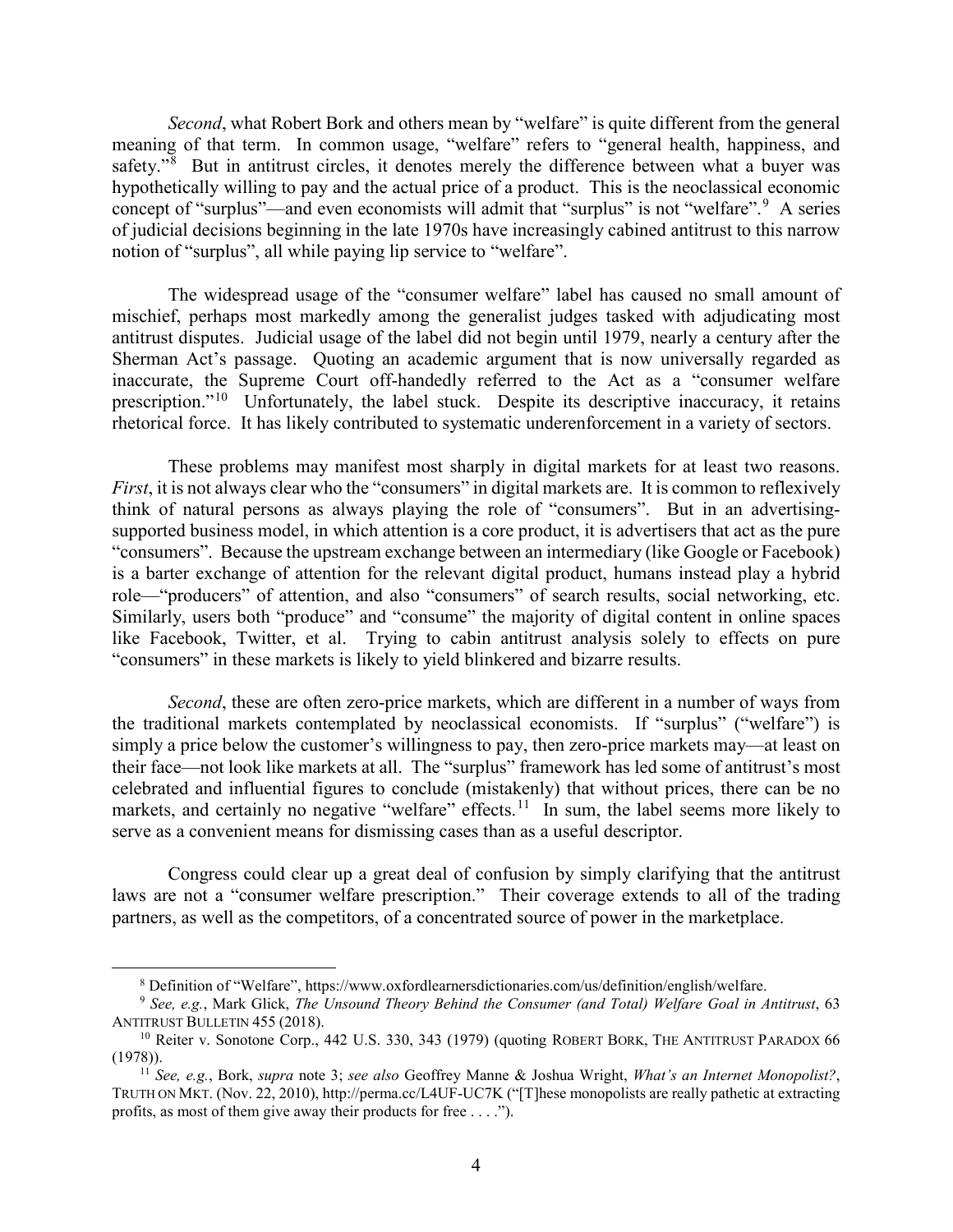### *Recommendation #2: Clarify that market definition is not required for a violation.*

Defining a "relevant market" is a peculiar and artificial exercise, yet one that occupies an outsized role in contemporary antitrust analysis. Real-world economies are not delineated by precise metes and bounds. And market definition is, at best, only an indirect way to assess the likelihood of what we really care about: power and effects.<sup>12</sup> Unfortunately, judges have elevated it to outcome-determinative status in many cases.

This development is particularly troubling with regards to competition in digital markets. In its 2018 *AmEx* opinion, a majority of the Supreme Court indicated for the first time (in a footnote) that plaintiffs in vertical restraint-of-trade cases must define the "relevant market".[13](#page-4-1) Properly read, *AmEx* applies to a very narrow subset of so-called "two-sided" businesses, making the footnote mere *dicta*. But a great many digital markets are thought (incorrectly, in my view) to be "two-sided". Defendants have already begun arguing for a broad reading of *AmEx*. Even the plaintiffs in a recent price-fixing lawsuit against Amazon seem to believe *AmEx* applies to their case. $^{14}$  $^{14}$  $^{14}$ 

Compounding the problem, antitrust institutions in the United States have embraced a particularly technical and onerous means of defining markets. The "hypothetical monopolist test", as often employed, is a metaphysical exercise that requires plaintiffs to "prove" convoluted counterfactuals like what the marketwide price would have been if the defendant's challenged conduct had never occurred and the candidate grouping of transactions were completely controlled by a fictional dominant firm. Put another way, plaintiffs must prove what a firm that does not exist supposedly would have done in a world that does not exist. *Res ipsa loquitur*.

As difficult as clearing these hurdles may be in a traditional market, the complexities of many digital markets will make things harder still. The hypothetical-monopolist test in wide use by federal agencies is explicitly price-centric—yet many digital markets lack prices.<sup>[15](#page-4-3)</sup> Digital products themselves are often quite complicated, combining multiple features into (arguably) a single product and multiple products into complex ecosystems. Anticompetitive conduct can cause negative ripple effects that may be excluded by a formal market definition. *AmEx* itself provides a ready example of this. The defendant's restraints of trade vis-à-vis online and offline merchants cause higher across-the-board retail prices, since merchants could not individually try to induce customers to use lower-cost cards. The inflated merchant fees are partially refunded to AmEx's relatively wealthy cardholders in the form of "Membership Rewards." Of course, customers who pay with cash, checks, or food stamps do not receive rewards-points refunds. Thus, these customers end up subsidizing lavish perks for the jet set. Yet the Court's tortured market-definition exercise seems to have caused it to ignore this negative ripple effect.

By acting to make clear that formal market definition is not a requisite element of an antitrust violation, Congress could pave the way for more effective antitrust enforcement across the entire economy. Avoiding the need to engage in this artificial exercise will eliminate inefficient

<span id="page-4-0"></span> <sup>12</sup> Louis Kaplow, *Why (Ever) Define Markets?*, 124 HARV. L. REV. 437, 444, <sup>493</sup> (2010).

<span id="page-4-1"></span><sup>13</sup> Ohio v. Am. Express Co., 138 S. Ct. 2274, 2285 n.7 (2018).

<span id="page-4-2"></span><sup>14</sup> Complaint, Frame–Wilson v. Amazon.com, Inc., No. 2:20-cv-00424, at 4 n.5 (W.D. Wash. Mar. 19, 2020).

<span id="page-4-3"></span><sup>15</sup> John M. Newman, *Antitrust in Zero-Price Markets: Applications*, 94 WASH. U. L. REV. 49, 60–61 (2016).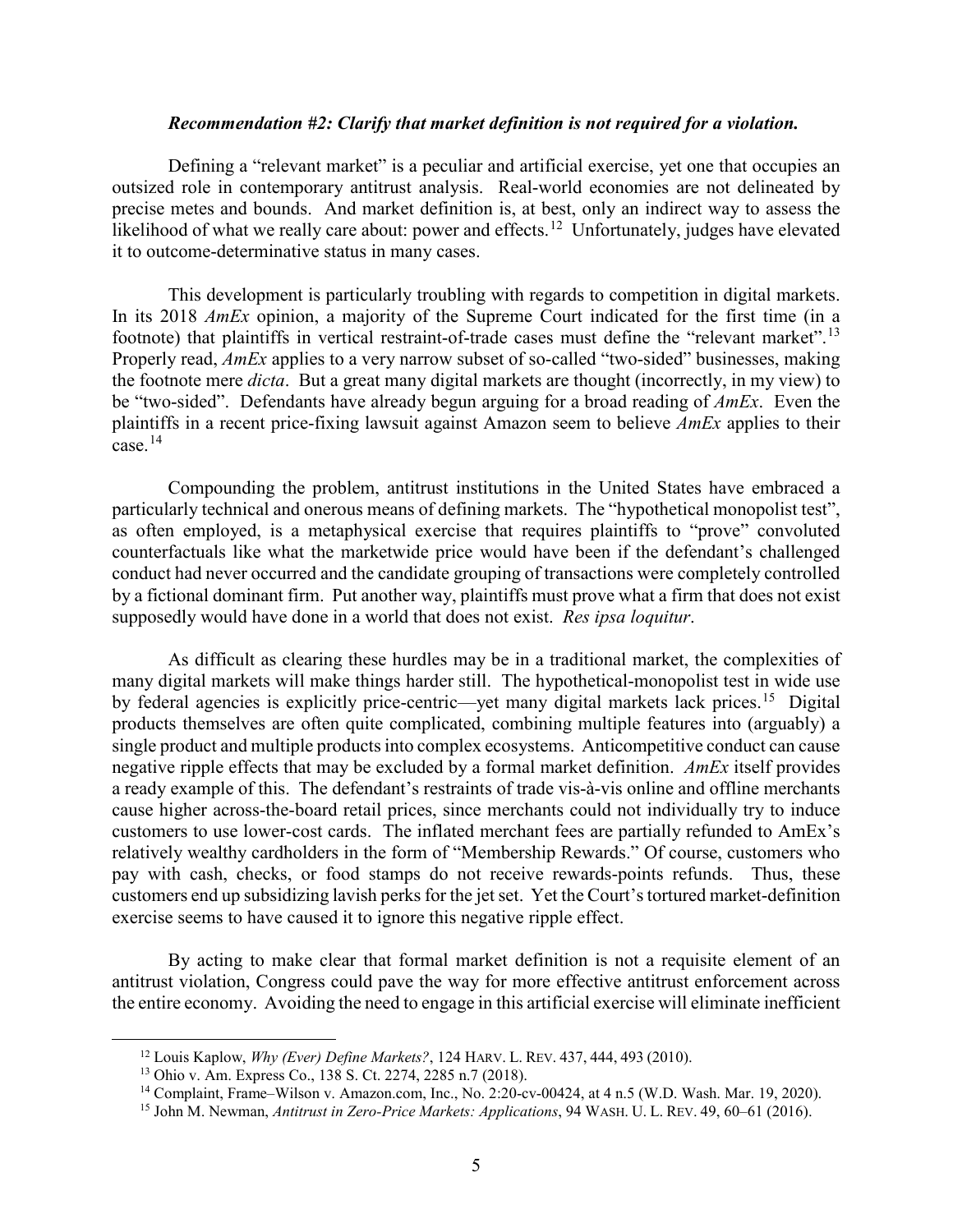societal expenditures, freeing up time, resources, and energy for more important tasks. These salutary effects will be particularly concentrated in digital markets.

## *Recommendation #3: Clarify that proof of a particular type of effect is not a requisite element for a violation.*

Orthodox antitrust law's focus on price effects has increasingly attracted criticism. Less well-recognized, though no less important, is its deep obsession with output. Some antitrust scholars adopt a particularly narrow version of "consumer welfare". Under their view, all of antitrust boils down to an inquiry into output effects. So long as a trade restraint does not have the direct, quantifiable effect of reducing output, it must be benign.<sup>16</sup> This strain of thought found purchase with a majority of the Supreme Court in its 2018 *AmEx* opinion. Even though the United States had proven harmful price effects *and* that the resulting profits were not entirely passed on to AmEx cardholders, the Court imposed a new hurdle: output effects. Because demand for credit cards overall had been increasing during the relevant time period, the Court decided that there must not have been an antitrust violation—despite a trial record replete with proof of actual injury to competition, competitors, direct customers, and society at large.<sup>17</sup>

Requiring proof of output effects—or any other particular type of effect, for that matter is a profoundly awful way of conducting antitrust analysis. This is so for at least three reasons. *First*, the "output-only" version of Consumer Welfare Antitrust is paradoxical even on its own terms. Output and welfare are not always directly correlated. Some anticompetitive conduct can increase output yet reduce welfare. Coercion (including tying), externalizing costs, deception, creating information asymmetries, and a host of other strategies fit this description. Conversely, some procompetitive behavior can reduce output yet increase welfare. This is true of agreements among competitors to limit deception, misleading conduct, or pollution, all of which have been explicitly or implicitly allowed by antitrust authorities.<sup>[18](#page-5-2)</sup>

*Second*, some anticompetitive conduct is not directed at output. In such cases, shifting to focus on output—a second-order effect at most—will waste resources. For example, consider horizontal price-fixing by powerful sellers, generally considered one of the most harmful anticompetitive strategies available. If the conduct is price-centric, why insist on an inquiry into output effects? Doing so would be a drag on enforcers' and courts' scarce resources and precious time—which is why decades of antitrust precedent counsel against it.

<span id="page-5-0"></span> <sup>16</sup> ROBERT H. BORK, THE ANTITRUST PARADOX: <sup>A</sup> POLICY AT WAR WITH ITSELF 122 (1978) (1993 ed.) ("The task of antitrust is to identify and prohibit those forms of behavior whose net effect is output restricting and hence detrimental."); I PHILIP E. AREEDA & HERBERT HOVENKAMP, ANTITRUST LAW: AN ANALYSIS OF ANTITRUST PRINCIPLES AND THEIR APPLICATION  $\P$  114 (4th ed. 2013) ("The overall goal is markets that maximize output."); Frank H. Easterbrook, *The Limits of Antitrust*, 63 TEX. L. REV. 1, 31 (1984) ("I]f arrangements are anticompetitive, the output and market share of those using them must fall.").

<span id="page-5-1"></span> $17$  Ohio v. Am. Express Co., 138 S. Ct. 2274, 2289 (2018) ("The output of credit-card transactions grew dramatically from 2008 to 2013, increasing 30%.").

<span id="page-5-2"></span><sup>18</sup> *See, e.g.*, Calif. Dental Ass'n v. Ass'n v. FTC, 526 U.S. 756, 773–74 (1999) (refusing to apply the *per se* illegality rule to a horizontal agreement limiting deception on the grounds that the conduct "could have different effects from those 'normally' found in the commercial world, even to the point of promoting competition".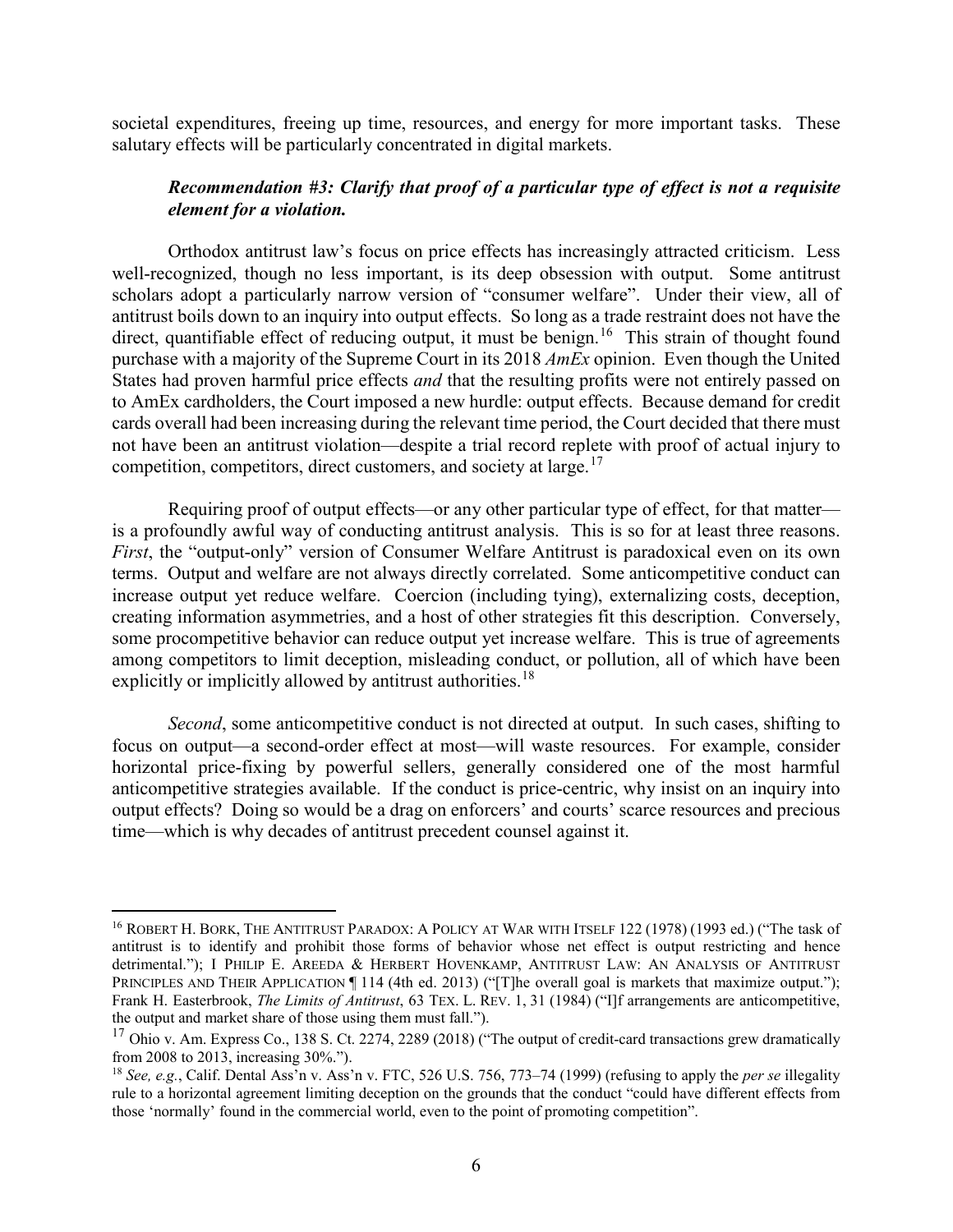*Third*, output effects are often difficult, and even practicably impossible, to prove. This is especially true of complex, interrelated digital markets. What is the appropriate way to measure Facebook's or Google's "output"? The necessary data may never be available, especially to plaintiffs who are increasingly unable to reach even the discovery stage of litigation. And suppose the data are available. There are costs to defendants who must gather and produce it, to plaintiffs who must hire teams of attorneys and experts in an attempt to untangle it, and to judges who must settle the "Battles of the Experts" that will inevitably result. Those costs will far too often be unjustified, especially since the relevance for welfare analysis will often be ambiguous, and the relevant conduct may have little to do with output in the first place.

Congress could do a great deal of good by clarifying that no single particular type of effect is a requisite element of an antitrust violation. Insistence on proof of an output reduction is just as badly misguided as an over-fixation on price effects. If antitrust is to become robust enough to deal with digital markets, more flexibility is needed.

## **B. New Prohibitions**

## *Recommendation #4: Prohibit abuses of dominance.*

Many of the business practices that seem to have been most appalling to the American public of late do not squarely fit the mold of either "monopolization" or a "restraint of trade". The core antitrust statutes have been interpreted to apply only to the creation, enhancement, or entrenchment of market power, rather than the exercise of market power. Enormous price hikes on life-saving pharmaceuticals, widespread privacy-reducing data extraction, threats to bury a firm in search results unless the victim pays up—all of these might be viewed as the *exercise* of power, and therefore beyond the reach of antitrust laws as currently construed.<sup>[19](#page-6-0)</sup> They could, however, fit the mold of "abuses of a dominant position", which many jurisdictions around the world prohibit.

The explosion of zero-price business models in digital markets has elevated the importance of prohibiting abuses of dominance. Dominant firms in zero-price markets are unlikely to exercise their power by introducing positive prices. Instead, they must deploy more exotic extractive strategies that may be even more harmful. For example, excessive data extraction may yield negative externalities. "Steering" users to favored counter-parties can have the spillover effect of increasing concentration in different markets. And so on.

European enforcers—who have taken the lead on applying competition law in digital markets—have used prohibitions on abuse of dominance to do so. The European Commission's case involving Google's self-preferencing in search results, for example, was brought as an abuse-of-dominance case.<sup>[20](#page-6-1)</sup> The Bundeskartellamt's case involving Facebook's data practices was similarly brought using an abuse-of-dominance theory.<sup>[21](#page-6-2)</sup>

<sup>&</sup>lt;sup>19</sup> Of course, if they involve an agreement in restraint of trade, Sherman Act  $\S$  1 could (at least in theory) apply.

<sup>20</sup> *See* Eur. Comm'n, Google Search (Shopping), Case AT.39740 (June 27, 2017).

<span id="page-6-2"></span><span id="page-6-1"></span><span id="page-6-0"></span><sup>&</sup>lt;sup>21</sup> Press Release, Bundeskartellamt Prohibits Facebook from Combining User Data from Different Sources (July 2, 2019).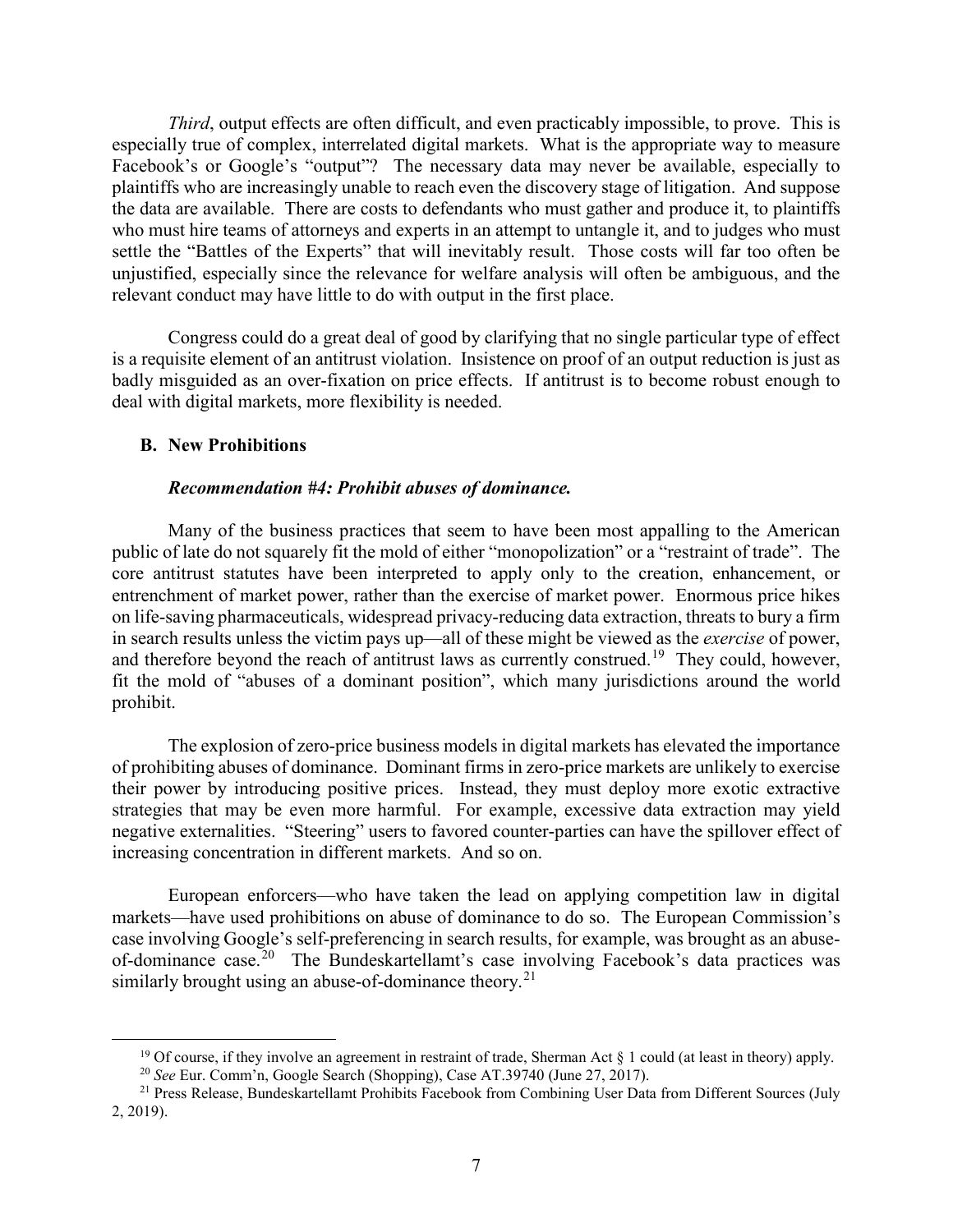A statutory prohibition of abuses of dominance would be a substantial addition to the U.S. enforcement toolkit. Congress, when it created the FTC Act's prohibition of "unfair methods of competition," very likely intended to proscribe practices like those described above. The Supreme Court has stated that Section 5 is broader than the Sherman Act.<sup>[22](#page-7-0)</sup> Yet lower courts, particularly beginning in the 1980s, have severely cabined Section 5. By explicitly prohibiting abuses of dominance, Congress would help to revive this important area of law and better align antitrust enforcement with societal welfare.

## *Recommendation #5: Explicitly prohibit consummated anticompetitive mergers.*

Clayton Act  $\S$  7, the core statute governing anticompetitive mergers and acquisitions, is arguably worded prospectively ("may be substantially to lessen competition, or to tend to create a monopoly").<sup>23</sup> Courts have generally been willing to apply it retroactively. But the general stance that has been adopted, certainly by the enforcement agencies, is that the vast majority of merger review should be conducted ex ante. Merger challenges overall have become quite rare, but challenges to consummated deals have become practically an endangered species.

This is a strange state of affairs. It can be relatively difficult to predict with certainty what will occur in the future. Ex post, however, evidence regarding effects will be more readily available, and will allow for much clearer assessments. The only real argument against ex post merger review seems to be the old objection to "unscrambling the eggs". But the fears underlying that objection are generally unfounded. Firms spin off business units all the time. Enforcement agencies regularly oversee and facilitate divestitures as part of ex ante merger review. And digitalproduct suppliers often engage in less physical intermingling of assets than their offline counterparts, such that the relevant "eggs" may not be scrambled at all.

The probabilistic nature of the current Clayton Act § 7 text ("*may* . . .") is optimal for the complex reality in which antitrust analysis takes place. Nothing can ever been known with absolute certainty. But it would be quite valuable for Congress to state expressly that mergers and acquisitions are also illegal if the effect "may *have been* substantially to lessen competition, or to tend to create a monopoly." This simple addition would send a clear signal that an anticompetitive deal does not somehow become benign when it is consummated.

# *Recommendation #6: Prohibit commingling of assets done primarily for the purpose of avoiding a structural remedy.*

In 2019, amidst bipartisan calls for antitrust restructuring of Facebook, CEO Mark Zuckerberg announced that, for the first time, the firm would move to integrate Facebook (the site) with Whatsapp and Instagram, two of the most significant competitors it had acquired over the past decade. Mr. Zuckerberg is clearly no fan of the idea of structural antitrust remedies. Later that year, on a leaked audio file of internal Facebook meetings, he referred to antitrust as an "existential" threat and said that he would "go to the mat and . . . fight" a government-brought

<span id="page-7-0"></span> <sup>22</sup> FTC v. Ind. Fed'n of Dentists, 476 U.S. 447, 454 (1986).

<span id="page-7-1"></span><sup>23</sup> 15 U.S.C. § 18.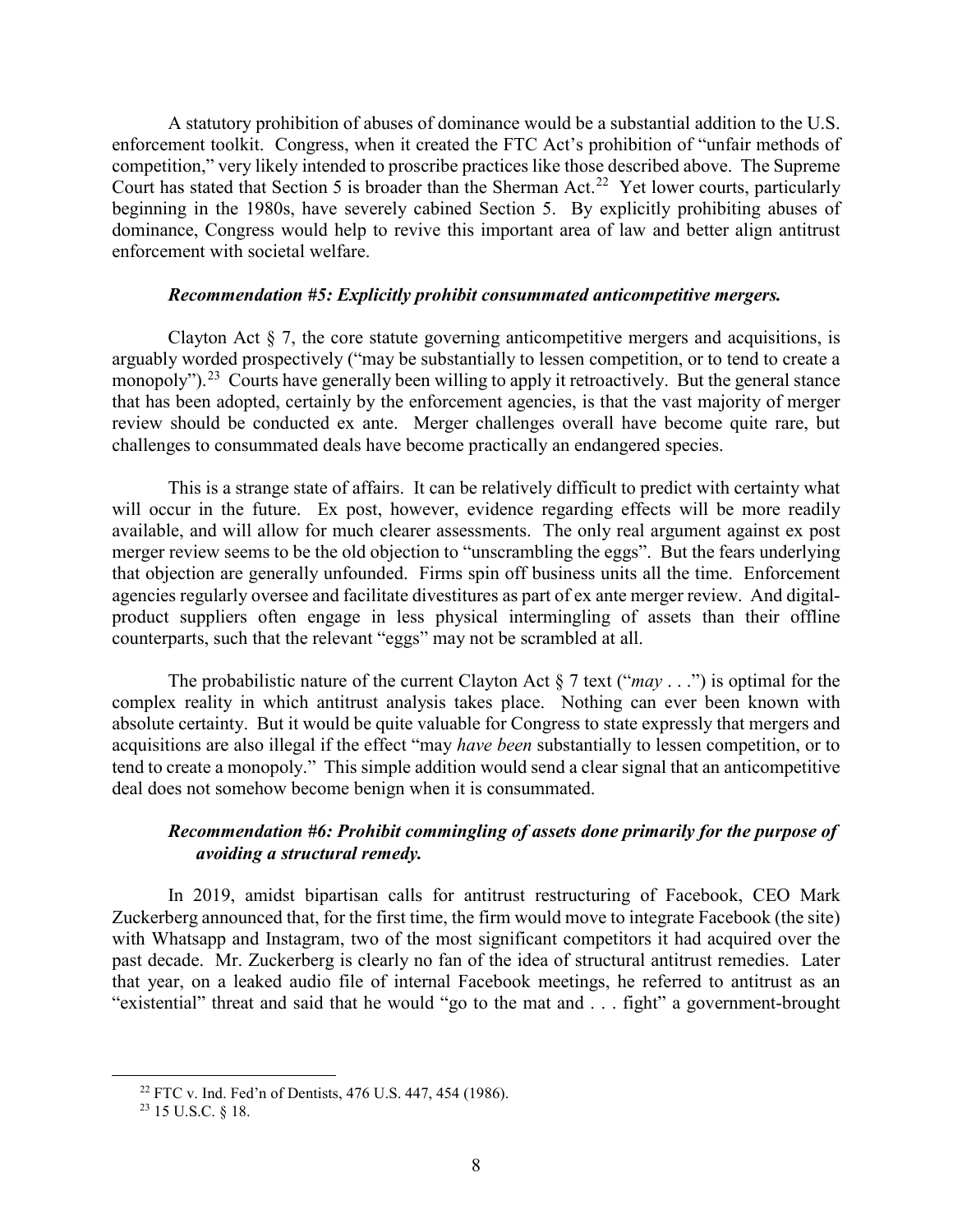antitrust lawsuit.<sup>[24](#page-8-0)</sup> Many observers have suggested that Facebook's planned commingling of assets formerly owned by its competitors was prompted not by a desire to improve its products, but instead to make it more difficult for antitrust enforcers to operationalize a structural remedy.<sup>[25](#page-8-1)</sup>

It is not clear that the current statutory framework prohibits the commingling of assets *per*  se, even when done primarily (or wholly) for the purpose of avoiding a structural remedy.<sup>[26](#page-8-2)</sup> But such conduct clearly has the potential to prolong a monopoly or entrench market power. Congress could strengthen the enforcement toolkit—while also reinforcing the message that anticompetitive acquisitions can be challenged post-consummation—by explicitly prohibiting such conduct.

### **III.REVAMPING THE INSTITUTIONAL STRUCTURE BY REVITALIZING PRIVATE ENFORCEMENT**

Congress and state legislatures established a tripartite structure for antitrust enforcement. Federal agencies, state attorneys general, and private market participants have each historically played an important role in antitrust oversight. A number of recent developments in substantive antitrust doctrine, some of which are discussed above, have severely hampered that role across the board. At the same time, however, courts have erected procedural roadblocks that especially limit the role of private-sector enforcement—a particularly cruel irony in light of the fact that it is these front-line market participants who most directly experience the effects of concentrated power and anticompetitive conduct. The following recommendations seek to remedy the wrong turn taken by the judiciary in this important area of antitrust policy-making.

#### *Recommendation #7: Repeal the Federal Arbitration Act, at least as to antitrust cases.*

The Supreme Court has adopted an increasingly absolutist interpretation of the Federal Arbitration Act, one that has begun to gut private antitrust enforcement by consumers and small businesses. Under *Italian Colors*, [27](#page-8-3) a powerful firm can rely on contractual mandatory-arbitrationplus-class-waiver provisions to achieve near-total immunity from antitrust class actions. Many antitrust violations cause immense harm, but that harm is spread out over hundreds, thousands, or millions of people. Thus, the harm to each individual may be relatively small, even if the aggregate harm is vast. Yet mandatory-arbitration-plus-class-waiver provisions force each individual to pursue—or, more realistically, not pursue—a remedy on her own. As Judge Posner put it, "[O]nly a lunatic or a fanatic sues for \$30."[28](#page-8-4)

The chilling effects from this judicial expansion of the FAA will be felt especially strongly in digital markets. Lengthy written contracts ("terms of service") are near-ubiquitous in this context. Buying a loaf of bread directly from your local grocery store will not likely subject you

<span id="page-8-0"></span> <sup>24</sup> BBC, *Leaked Zuckerberg Audio: 'You Go to the Mat and You Fight'*, Oct. 1, 2019, https://www.bbc.com/news/ technology-49893913.

<sup>25</sup> *See, e.g.*, David N. Cicilline, Opinion, *The Case for Investigating Facebook*, N.Y. TIMES, Mar. 19, 2019.

<span id="page-8-2"></span><span id="page-8-1"></span><sup>26</sup> *See generally* John M. Newman, *Anticompetitive Product Design in the New Economy*, 39 FLA. ST. U. L. REV. 681 (2012) (describing courts' defendant-friendly approach to unilateral design-related conduct in digital markets).

 $^{27}$  Am. Express Co. v. Italian Colors Rest., 570 U.S. 228 (2013).

<span id="page-8-4"></span><span id="page-8-3"></span><sup>&</sup>lt;sup>28</sup> Carnegie v. Household Int'l, Inc.,  $376$  F.3d  $656$ ,  $661$  (7th Cir. 2004). Moreover, the incentive structure is such that counter-parties will not bargain these clauses away. *See* Einer Elhauge, *How Italian Colors Guts Private Antitrust Enforcement by Replacing It with Ineffective Forms of Arbitration*, 3 FORDHAM INT'L L.J. 771, 775 (2015).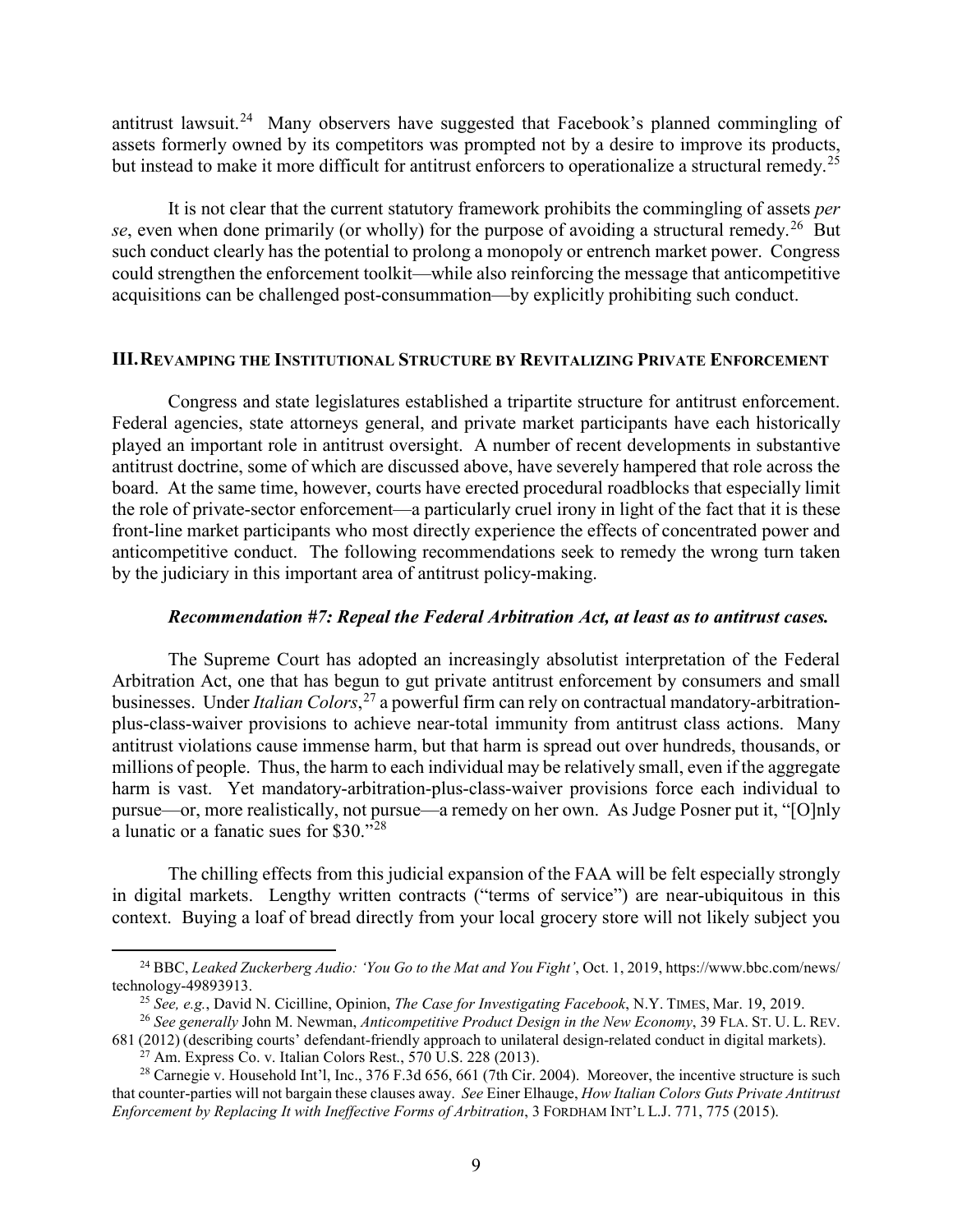to a dense thicket of contractual obligations, but buying that same loaf via Amazon certainly will. Unsurprisingly, those contracts often contain mandatory-arbitration-plus-class-waiver provisions.<sup>29</sup> Repealing the FAA as to antitrust claims would help to revitalize the vital role of actual market participants in upholding our antitrust laws, especially in digital markets. Moreover, to ensure that large firms do not simply accomplish similar ends by using standalone class-waiver provisions, Congress should also consider rendering void *any* contractual derogation of the right to collective enforcement of the antitrust laws.

## *Recommendation #8: Eliminate the judge-made "Antitrust Injury" requirement.*

Congress extended enforcement authority to "any person . . . injured . . . by reason of anything forbidden in the antitrust laws."[30](#page-9-1) Historically, the most important issues in a given case were whether the defendant violated the law, and whether the plaintiff was injured thereby.<sup>[31](#page-9-2)</sup> But in 1977, the Supreme Court created an elaborate and poorly understood additional requirement for private plaintiffs: they must prove "antitrust injury".<sup>[32](#page-9-3)</sup> Today, courts frequently dispose of cases on antitrust-injury grounds, even where the plaintiff has suffered injury that "could not possibly have been caused by anything *other than* an antitrust violation."[33](#page-9-4)

The antitrust-injury requirement was likely developed as a "procedural" way to address perceived problems with substantive antitrust law. The foundational case involved plaintiffs who were upset that the defendant had purchased and revived previously failing bowling alleys located nearby the plaintiffs' own alleys.<sup>34</sup> This type of conduct is clearly not an antitrust violation, so the Court could have simply resolved the case—and other courts could resolve similar cases—on substantive grounds. Moreover, substantive antitrust law has changed considerably since the Court created the antitrust-injury requirement. The vast majority of conduct is now analyzed under the rule of reason, instead of the *per se* illegality rule. Plaintiffs lose a jaw-droppingly high percentage—more than 99%, by one count—of rule-of-reason cases.<sup>35</sup> If ever the need existed for an extra procedural "back door" to dispose of cases, that time has clearly passed.

The temptation to dispose of valid cases on "antitrust injury" grounds is likely to be particularly strong in digital markets. As noted above, the relevant markets and fact patterns may often be fairly complex, leaving at least some judges looking for an easy way out. Moreover, the relevant injuries may be unfamiliar, especially in zero-price digital markets.

Congress could help to revitalize market-participant antitrust enforcement by doing away with the convoluted, judicially crafted "antitrust injury" requirement. Of course, some causal

<span id="page-9-0"></span><sup>&</sup>lt;sup>29</sup> *See, e.g.*, Facebook Commercial Terms, https://www.facebook.com/legal/commercial terms (last visited Mar. 27, 2020); Amazon Conditions of Use, https://www.amazon.com/gp/help/customer/display.html/?nodeId=508088 (last visited Mar. 27, 2020); 30 15 U.S.C. § 15(a).

<span id="page-9-3"></span><span id="page-9-2"></span><span id="page-9-1"></span><sup>31</sup> Ronald W. Davis, *Standing on Shaky Ground: The Strangely Elusive Doctrine of Antitrust Injury*, 70 ANTITRUST L.J. 697, 697 (2003).

<sup>32</sup> Brunswick Corp. v. Pueblo Bowl-O-Mat, Inc., 429 U.S. 477, 489 (1977).

<sup>&</sup>lt;sup>33</sup> Davis, *supra* note , at 700 (emphasis added).

<sup>34</sup> *Brunswick Corp.*, 429 U.S. at 481.

<span id="page-9-6"></span><span id="page-9-5"></span><span id="page-9-4"></span><sup>&</sup>lt;sup>35</sup> Michael A. Carrier, *The Rule of Reason: An Empirical Update for the 21st Century*, 16 GEO. MASON L. REV. 827, 830 (2009) (finding that defendants won 221 of 222 rule-of-reason cases during 1999–2009).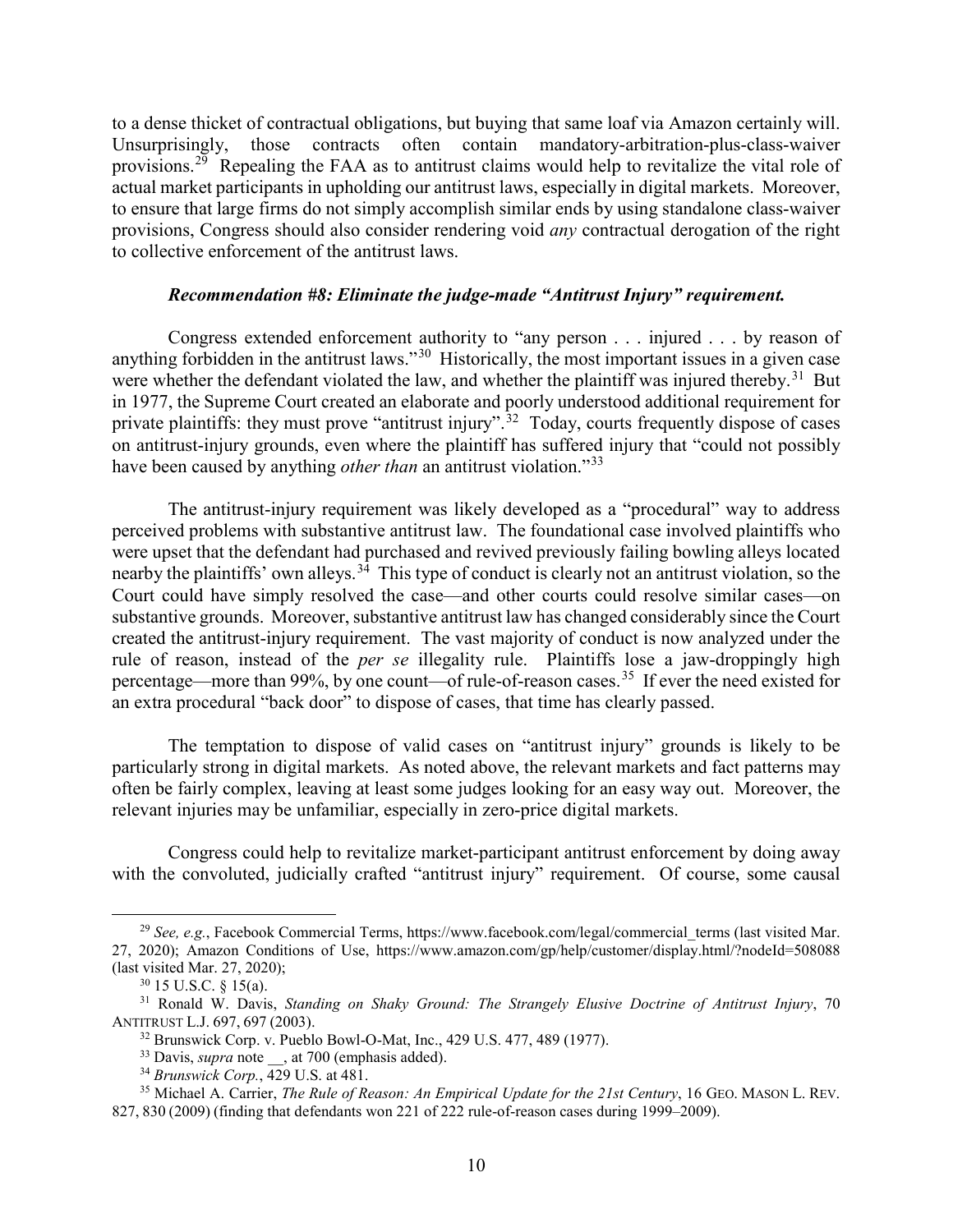connection between the violation and the plaintiff's injury should be required. Yet a showing of actual and proximate cause ought to be sufficient to deal with the vast majority of cases. In some unusual settings, the relevant injury may not be readily susceptible to standard quantification methods. One could certainly envision this happening in a zero-price digital market. But in such cases, alternative remedies like injunctive relief or disgorgement of illegitimate profits should remain available. The antitrust-injury requirement leads instead to unnecessary false negatives, reducing marketplace efficiency and dynamism as a result.

## *Recommendation #9: Eliminate the judge-made "Indirect Purchaser" limitation.*

In *Illinois Brick*, yet another defendant-friendly Supreme Court decision issued in 1977, the Court decided for the first time that only "direct" customers can sue dominant firms to recover damages from supracompetitive prices.<sup>[36](#page-10-0)</sup> It goes nearly without saying that this decision flies in the face of Congressional intent—again, the language of Clayton Act  $\S 4$  grants standing to "any person" injured by an antitrust violation.<sup>37</sup> Many in the antitrust community, including the bipartisan Antitrust Modernization Commission, believe *Illinois Brick* should be overruled.<sup>[38](#page-10-2)</sup>

*Illinois Brick*'s indirect-purchase rule undoubtedly creates a chilling effect on private antitrust enforcement in digital markets. Direct counterparties may understandably be reluctant to initiate antitrust lawsuits against a digital giant. Tech firms that operate online information portals (think Amazon, Google, Zillow, etc.) enjoy a particularly powerful advantage: they can often steer their users among various competing product or service providers. Such steering can be particularly effective in digital contexts. For example, the first page of Google Search results may receive 9,800% more clicks than the second page.<sup>39</sup> Being buried in search results can be devastating.[40](#page-10-4) Thus, some digital firms enjoy a unique ability—what one analyst calls "hyperswitching"—to shift transaction volume among competing suppliers.<sup>41</sup> And as a result, they wield a powerful cudgel against direct counterparties, who may (again, understandably) be very reluctant to trigger a backlash by filing an antitrust lawsuit. I personally have been contacted via anonymous email with reports of anticompetitive activity by a powerful digital firm; anonymity was insisted upon due to fear of retaliation.<sup>[42](#page-10-6)</sup> Indirect purchasers have much less to fear, and could therefore provide an important source of private-sector antitrust enforcement.

Eliminating the Supreme Court's unpopular and inefficient ban on "Indirect Purchaser" lawsuits would help to restore the original Congressional intent underlying the Clayton Act. It would also help to correct the litigation-incentive problem created by the threat of retaliation by dominant firms. The beneficial effects of such a move would extend to all markets covered by antitrust laws, and particularly to digital markets.

<span id="page-10-2"></span><span id="page-10-1"></span><span id="page-10-0"></span><sup>&</sup>lt;sup>36</sup> Ill. Brick Co. v. Ill., 431 U.S. 720, 728–29 (1977). The resulting body of law is messy, as many states have amended their state antitrust laws so as to depart from the *Illinois Brick* rule, and lower federal courts have created some limited exceptions to the rule. This doctrinal confusion further militates in favor of repeal.

 $37$  15 U.S.C. § 15(a).

<sup>38</sup> *See* ANTITRUST MODERNIZATION COMM'N, REPORT AND RECOMMENDATIONS 265–70 (2007).

<span id="page-10-3"></span><sup>39</sup> Newman, *Antitrust in Digital Markets*, *supra* note 2, at 1508.

<span id="page-10-4"></span><sup>40</sup> This was the dynamic at the core of the European Commission's *Google (Shopping)* case.

<span id="page-10-5"></span><sup>41</sup> Rory Van Loo, *Digital Market Perfection*, 117 MICH. L. REV. 815, 845–46 (2019).

<span id="page-10-6"></span><sup>&</sup>lt;sup>42</sup> Email from piaoawh to johnnewman@law.miami.edu (Mar. 29, 2020, 4:54 P.M. ET) (on file with author).